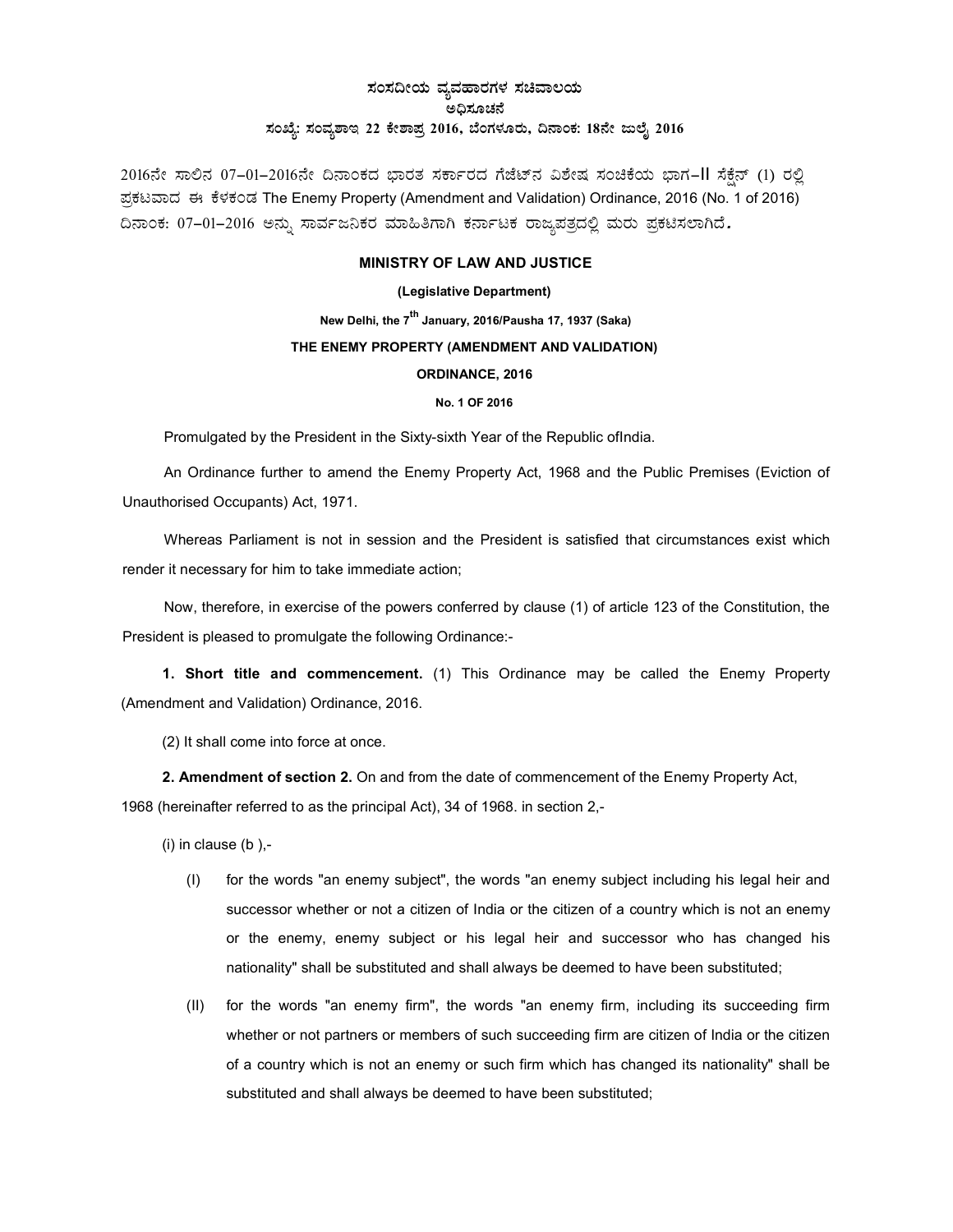- (III) for the words "does not include a citizen of India", the words "does not include a citizen of India otherthan those citizens ofIndia, being the legal heir and successor of the "enemy" or "enemy subject" or "enemy firm" " shall be substituted and shall always be deemed to have been substituted;
- (IV) the following Explanations shall be inserted and shall always be deemed to have been inserted at the end, namely:-

'Explanation I.-For the purposes of this clause, the expression "does not include a citizen of India" shall exclude and shall always be deemed to have been excluded those citizens of India, who are or have been the legal heir and successor of an "enemy" or an "enemy subject" or an "enemy firm" which or who has ceased to be an enemy due to death, extinction, winding up of business or change of nationality or that the legal heir and successor is a citizen of India or the citizen of a country which is not an enemy.

Explanation 2.-For the purposes of this clause, it is hereby clarified that nothing contained in this Act shall affect any right of the legal heir and successor referred to in this clause (not being inconsistent to the provisions of this Act) which have been conferred upon him under any law for the time being in force.';

- $(ii)$  in clause  $(c)$ , in the proviso,-
	- (I) after the words "dies in the territories to which this Act extends", the words "or dies in any territory outside India" shall be inserted and shall always be deemed to have been inserted;
	- (II) the following Explanations shall be inserted and shall always be deemed to have been inserted at the end, namely:-

'Explanation 1.- For the purposes of this clause, it is hereby clarified that "enemy property" shall, notwithstanding that the enemy or the enemy subject or the enemy firm has ceased to be an enemy due to death, extinction, winding up of .business or change of nationality or that the legal heir and successor is a citizen ofIndia or the citizen of a country which is not an enemy, continue and always be deemed to be continued as an enemy property.

**Explanation 2.-** For the purposes of this clause, the expression "enemy property" shall mean and include and shall be deemed to have always meant and included all rights, titles and interest in, or any benefit arising out of, such property. '

3. Amendment of section 5. On and from the date of commencement of the principal Act, in section 5, after sub-section (2), the following shall be inserted, and shall always be deemed to have been inserted, namely:-

> '(3) The enemy property vested in the Custodian shall, notwithstanding that the enemy or the enemy subject or the enemy firm has ceased to be an enemy due to death, extinction, winding up of business or change of nationality or that the legal heir and successor is a citizen of India or the citizen of a country which is not an enemy, continue to remain, save as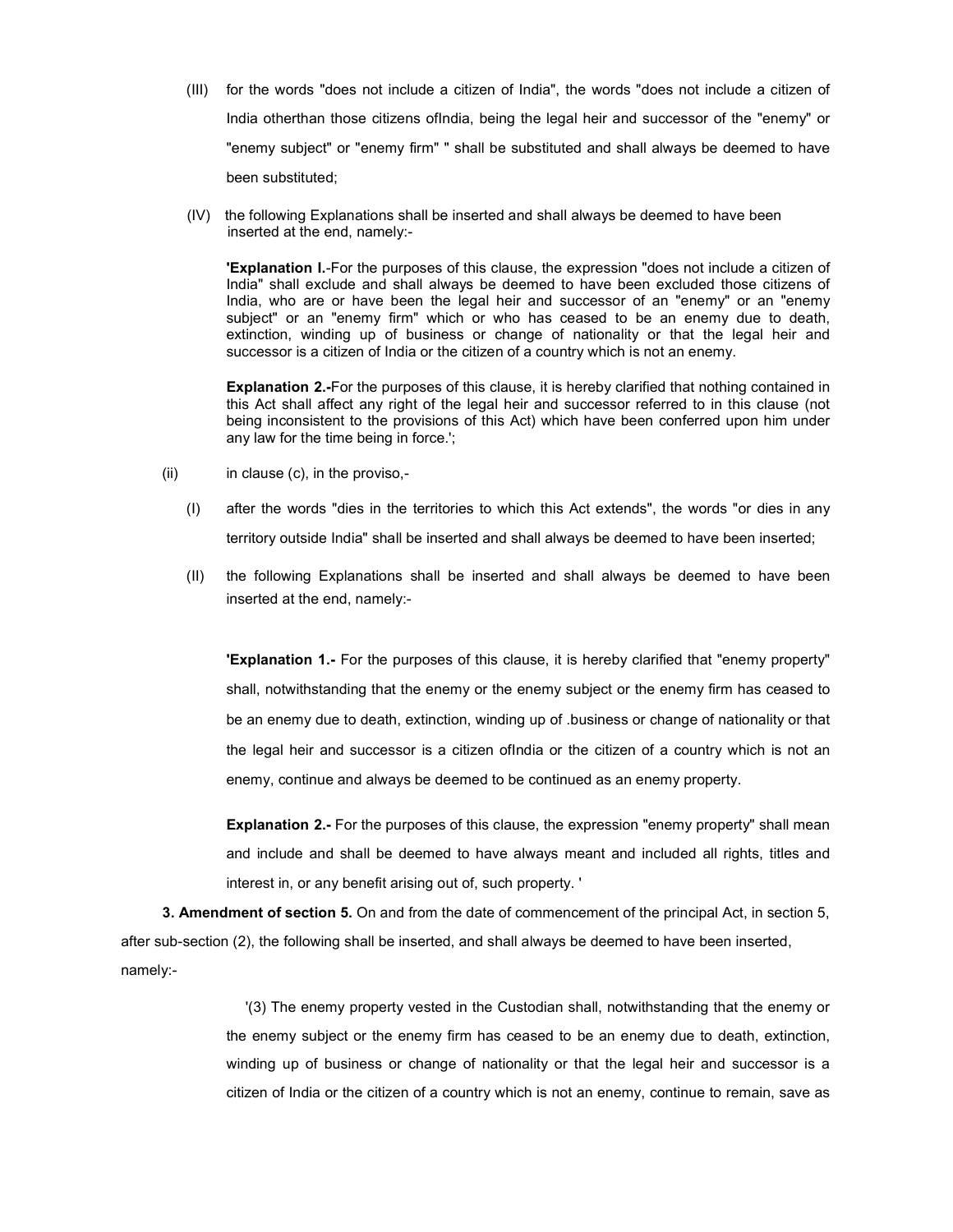otherwise provided in this Act, vested in the Custodian.

Explanation.- For the purposes of this sub-section, "enemy property vested in the Custodian" shall include and always- deemed to have been included all rights, titles, and interest in, or any benefit arising out of, such property vested in him under this Act.' .

4. Insertion of new section 5A. After section 5 of the principal Act, the following section shall be inserted, namely:-

"5A. Issue of certificate by Custodian. The Custodian may, after making such inquiry as he deems necessary, by order, declare that the property of the enemy or the enemy subject or the enemy firm described in the order, vests in him under this Act and issue a certificate to this effect and such certificate shall be the evidence of the facts stated therein.".

5. Insertion of new. section 5B. Issue of certificate by Custodian. On and from the date of commencement of the principal Act, after section 5A (as so inserted by section 4 of this Ordinance), the following shall be inserted and shall always be deemed to have been inserted, namely:-

'5B. Law of succession or any custom or usage not to apply to enemy property. Nothing contained in any law for the time being in force relating to succession or any custom or usage governing succession of property shall apply in relation to the enemy property under this Act and no person (including his legal heir and successor) shall have any right and shall be deemed not to have any right (including all rights, titles and interests or any benefit arising out of such property) in relation to such enemy property.

Explanation.-For the purposes of this section, the expressions "custom" and "usage" signify any rule which, having been continuously and uniformly observed for a long time, has obtained the force of law in the matters of succession of property.' .

6. Amendment of section 6. On and from the date of commencement of the principal Act, for section 6 of the principal Act, the following section shall be substituted and shall always be deemed to have been substituted, namely:-

"6. Prohibition to transfer any property vested in Custodian by an enemy, enemy subject or enemy firm. (1) No enemy or enemy subject or enemy firm shall have any right and shall never be deemed to have any right to transfer any property vested in the Custodian under this Act, whether before or after the commencement of this Act and any transfer of such property shall be void and shall always be deemed to have been void.

(2) Where any property vested in the Custodian under this Act had been transferred, before the commencement of the Enemy Property (Amendment and Validation) Ordinance, 2016, by an enemy or enemy subject or enemy firm and such transfer has been declared, by an order, made by the Central Government, to be void, and the property had been vested or deemed to have been vested in the Custodian [ by virtue of the said order made under section 6, as it stood before its substitution by section 6 of the Enemy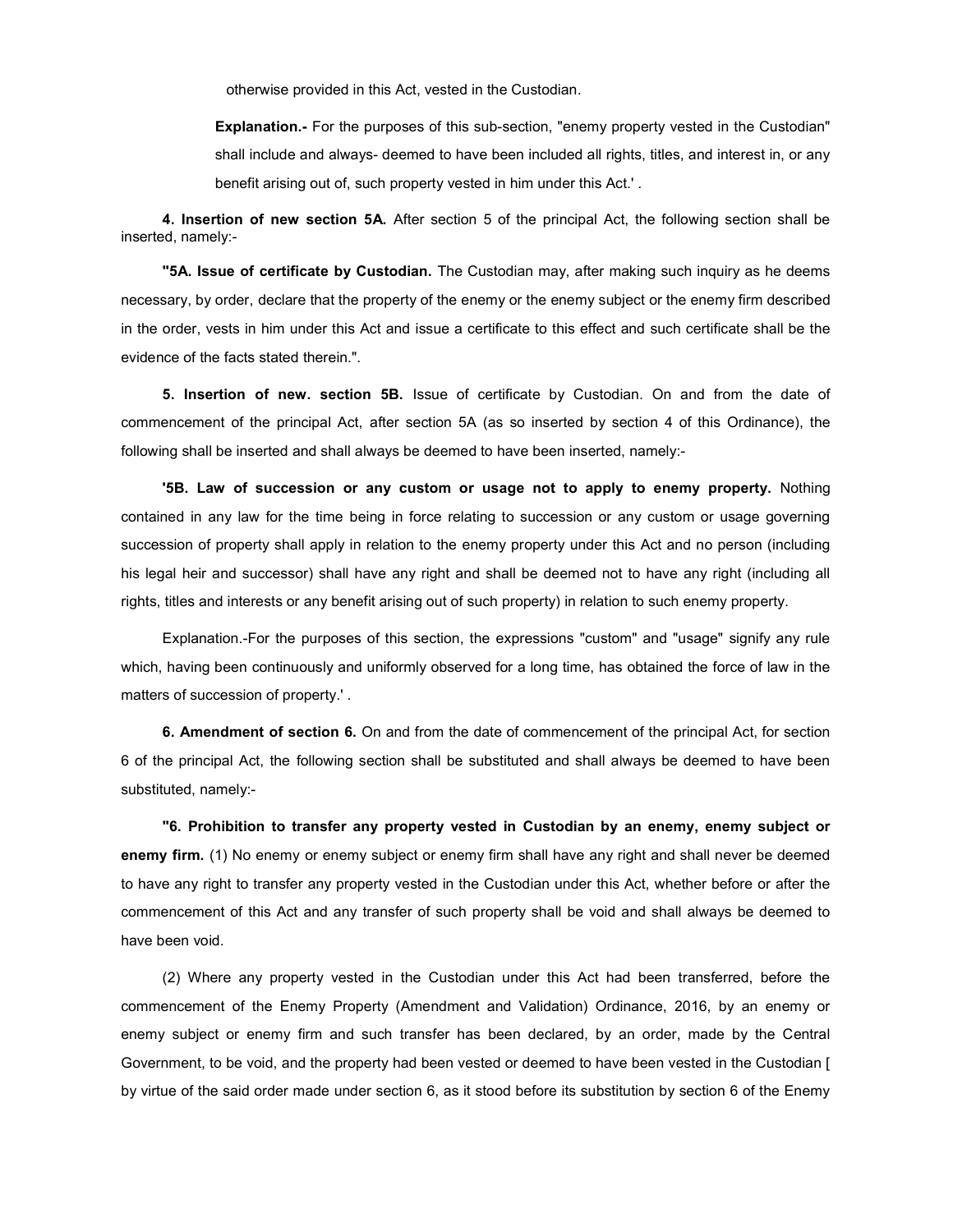Property (Amendment and Validation) Ordinance, 2016] such property shall, notwithstanding anything contained in any judgment, decree or order of any court, tribunal or other authority, continue to vest or be deemed to have been vested in the Custodian and no person (including an enemy or enemy subject or enemy firm) shall have any right or deemed to have any right (including all rights, titles and interests or any benefit arising out of such property) over the said property vested or deemed to have been vested in the Custodian." .

7. Amendment of section 8. In section 8 of the principal Act,-

- (i) On and from the date of commencement of the principal Act, for sub-section (1), the following sub-section shall be substituted and shall always be deemed to have been substituted, namely:-
	- "(1) With respect to the property vested in the Custodian under this Act, the Custodian may take or authorise the taking of such measures as he considers necessary or expedient for preserving such property till it is disposed of in accordance with the provisions of this Act.";
- (ii) in sub-section (2),-
	- (a) after clause (i), the following clause shall be inserted, namely:-
		- '(ia) fix and collect the rent, standard rent, lease rent, licence fee or usage charges, as the case may be, in respect of enemy property;
	- (b) after clause (iv), the following clause shall be inserted, namely:-

"(iva) secure vacant possession of the enemy property by evicting the unauthorised or illegal occupant or

trespasser and remove unauthorised or illegal constructions, if any.' .".

8. Insertion of new section 8A. After section 8 of the principal Act, the following section shall be inserted, namely:-

"8A. Sale of property by Custodian. (1) Notwithstanding anything contained in any judgment, decree or order of any court, tribunal or other authority or any law for the time being in force, the Custodian may, within such time as may be specified by the Central Government in this behalf, dispose of whether by sale or otherwise, as the case may be, with prior approval of the Central Government, by general or special order, enemy properties vested in him immediately before the date of commencement of the Enemy Property (Amendment and Validation) Ordinance, 2016 in accordance with the provisions of this Act, as amended by the Enemy Property (Amendment and Validation) Ordinance, 2016.

(2) The Custodian may, for the purpose of disposal of enemy property under sub-section (1), make requisition of the services of any police officer to assist him and it shall be the duty of such officer to comply with such requisition.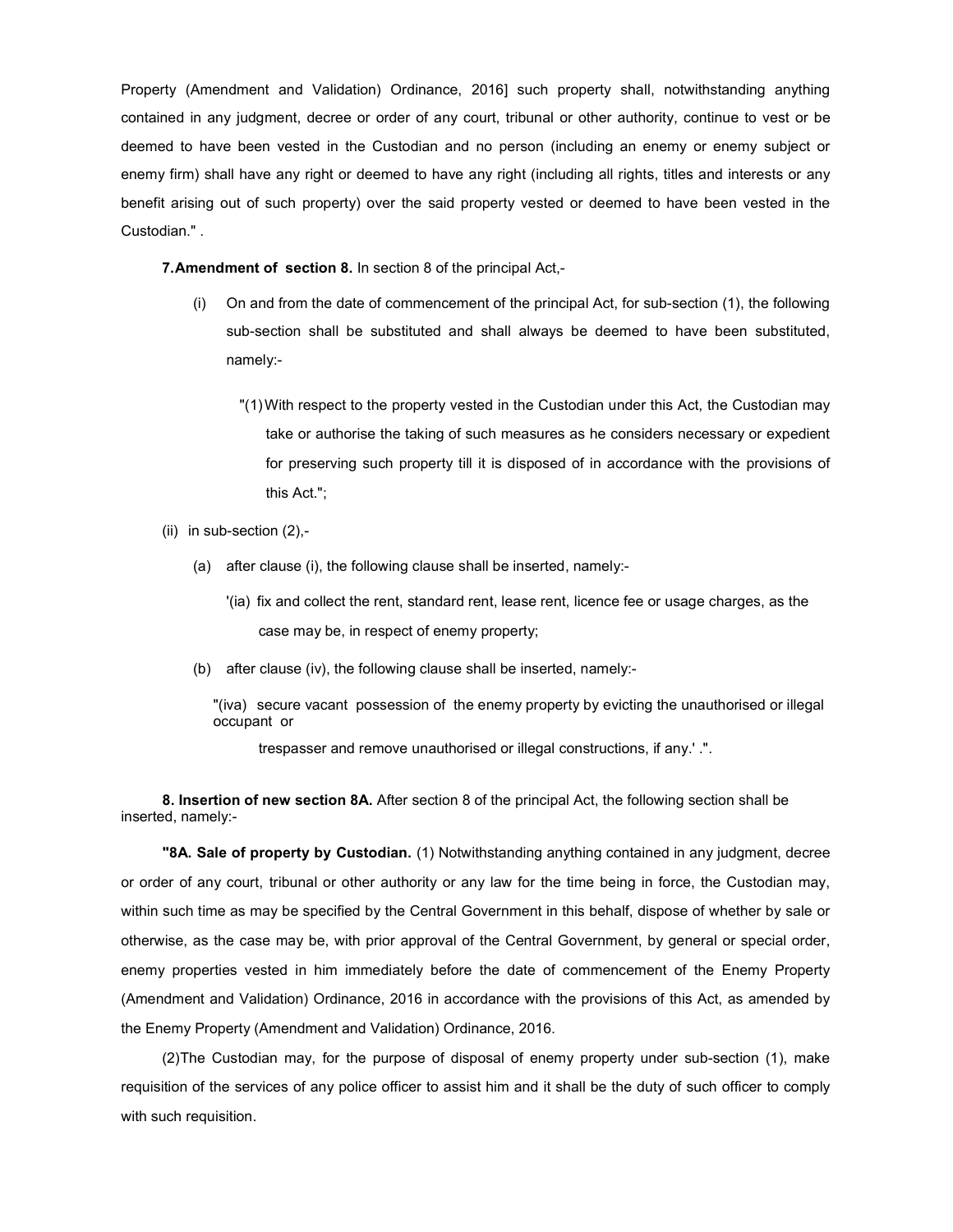(3) The Custodian shall, on disposal of enemy property under sub-section (1) immediately deposit the sale proceeds into the Consolidated Fund of India and intimate details thereof to the Central Government.

(4) The Custodian shall send a report to the Central Government at such intervals, as it may specify, for the enemy properties disposed of under sub-section (1), containing such details, (including the price for which such property has been sold and the particulars of the buyer to whom the properties have been sold or disposed of and the details of the proceeds of sale or disposal deposited into the Consolidated Fund of India) as it may specify.

(5) The Central Government may, by general or special order, issue such directions to the Custodian on the matters relating to disposal of enemy property under sub-section (1) and such directions shall be binding upon the Custodian and the buyer of the enemy properties referred to in that sub-section and other persons connected to such sale or disposal.

 (6) The Central Government may, by general or special order, make such guidelines for disposal of enemy property under sub- section (1).

(7) Notwithstanding anything contained in this section, the Central Government may direct that disposal of enemy property under sub-section (1) shall be made by any other authority or Ministry or Department instead of Custodian and in that case all the provisions of this section shall apply to such authority or Ministry or Department in respect of disposal of enemy property under sub-section (1).

(8) Notwithstanding anything contained in sub-sections (1) to (7), the Central Government may deal with or utilise the enemy property in such manner as it may deem fit.".

9. Insertion of new section 10A. After section 10 of the principal Act, the following section shall be inserted, namely:-

"10A. Power to issue certificate of sale. (1) Where the Custodian proposes to sell any enemy immovable property vested in him, to any person, he may on receipt of the sale proceeds of such property, issue a certificate of sale in favour of such person and such certificate of sale shall, notwithstanding the fact that the original title deeds of the property have not been handed over to the transferee, be valid and conclusive proof of ownership of such property by such person.

(2) Notwithstanding anything contained in any law for the time being in force, the certificate of sale referred to in sub-section (1), issued by the Custodian shall be a valid instrument for the registration of the property in favour of the transferee and the registration in respect of enemy property for which such certificate of sale had been issued by the Custodian, shall not be refused on the ground of lack of original title deeds in respect of such property or for any such other reason.".

10. Amendment of section 11. In section 11 of the principal Act, after sub-section (2), the following sub-section shall be inserted, namely:-

"(3) The Custodian, Deputy Custodian or Assistant Custodian shall have, for the purposes of exercising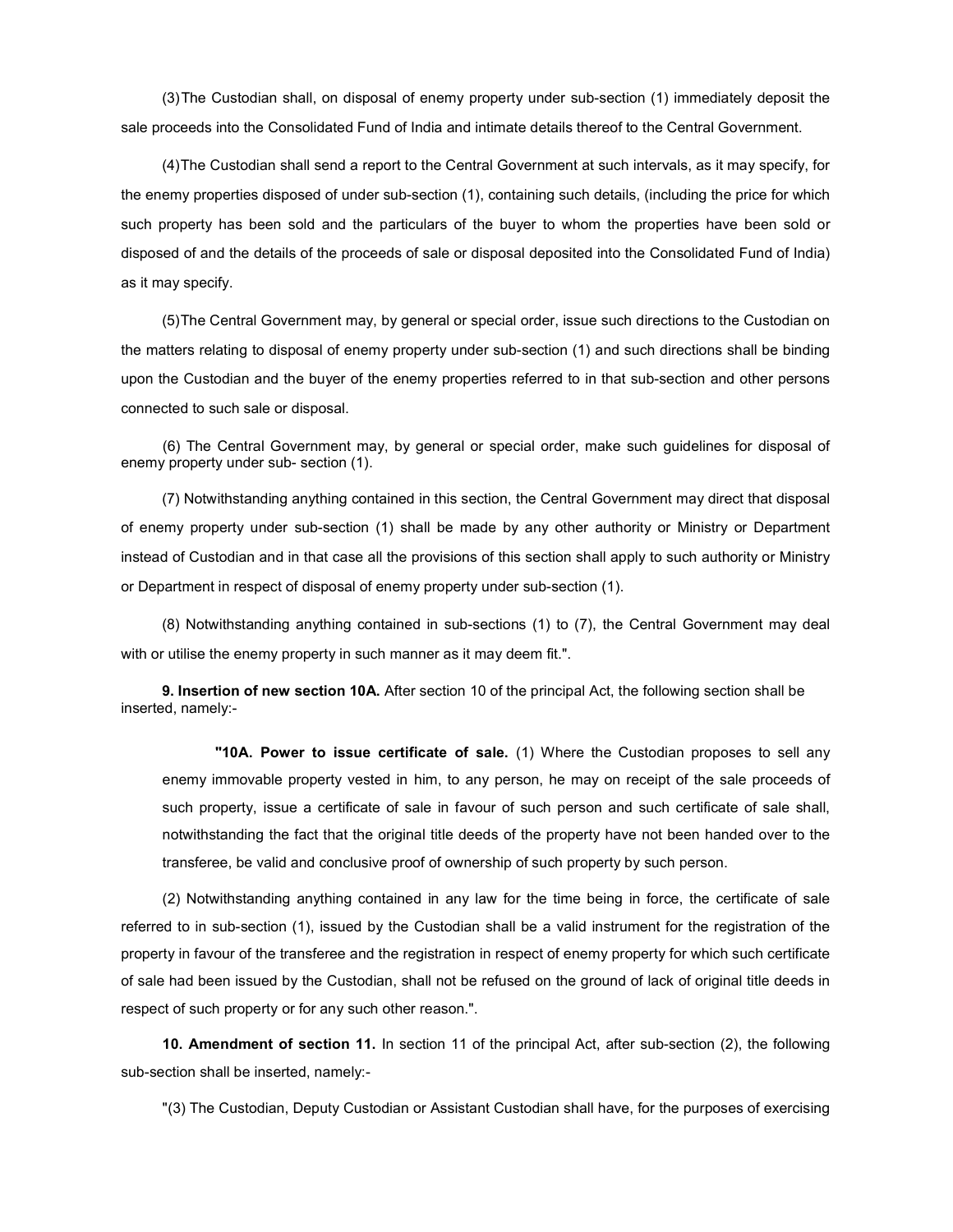powers or discharging his functions under this Act, the same powers as are vested in a civil court under the Code of Civil Procedure,1908, (5 of 1908) while dealing with any case under this Act, in respect of the following matters, namely:-

- (a) requiring the discovery and inspection of documents;
- (b) enforcing the attendance of any person, including any officer dealing with land, revenue and registration matters, banking officer or officer of a company and examining him on oath;
- (c) compelling the production of books, documents and other records; and
- (d) issuing commissions for the examination of witnesses or documents.".

11. Amendment of section 17. In section 17 of the principal Act, in sub-section (l), for the words "two per centum", at both the places where they occur, the words "five per centum" shall be substituted.

12. Substitution of new section for section 18. For section 18 of the principal Act, the following section shall be substituted, namely:-

"18. Transfer of property vested as enemy property in certain cases. The Central Government may, on receipt of a representation from a person, aggrieved by an order vesting a property as enemy property in the Custodian within a period of thirty days from the date of receipt of such order and after giving a reasonable opportunity of being heard, if it is of the opinion that any enemy property vested in the Custodian under this Act and remaining with him was not an enemy property, 'it may by general or special order, direct the Custodian that such property vested as enemy property in the Custodian may be transferred to the person from whom such property was acquired and vested in the Custodian.".

13. Insertion of new section 18A. On and from the date of commencement of the principal Act, after section 18 (as so substituted by section 12 of this Ordinance), the following section shall be inserted and shall always be deemed to have been inserted, namely:-

"18A. Income not liable to be returned. Any income received in respect of the enemy property by the Custodian shall not, notwithstanding that such property had been transferred by way of sale under section 8A or section 18, as the case may be, to any other person, be returned or liable to be returned to such person or any other person.".

14. Insertion of new section 18B. After section 18A of the principal Act, (as so inserted by section 13 of this Ordinance), the following section shall be inserted, namely:-

"18B. Bar of jurisdiction. No civil court or other authority shall entertain any suit or other proceeding in respect of any property, subject matter of this Act as amended by the Enemy Property (Amendment and Validation) Ordinance, 2016, or any action taken by the Central Government or the Custodian in this regard.".

15. Amendment of section 20. In section 20 of the principal Act, for the words "five hundred rupees" at both the places where they occur, the words "ten thousand rupees" shall be substituted.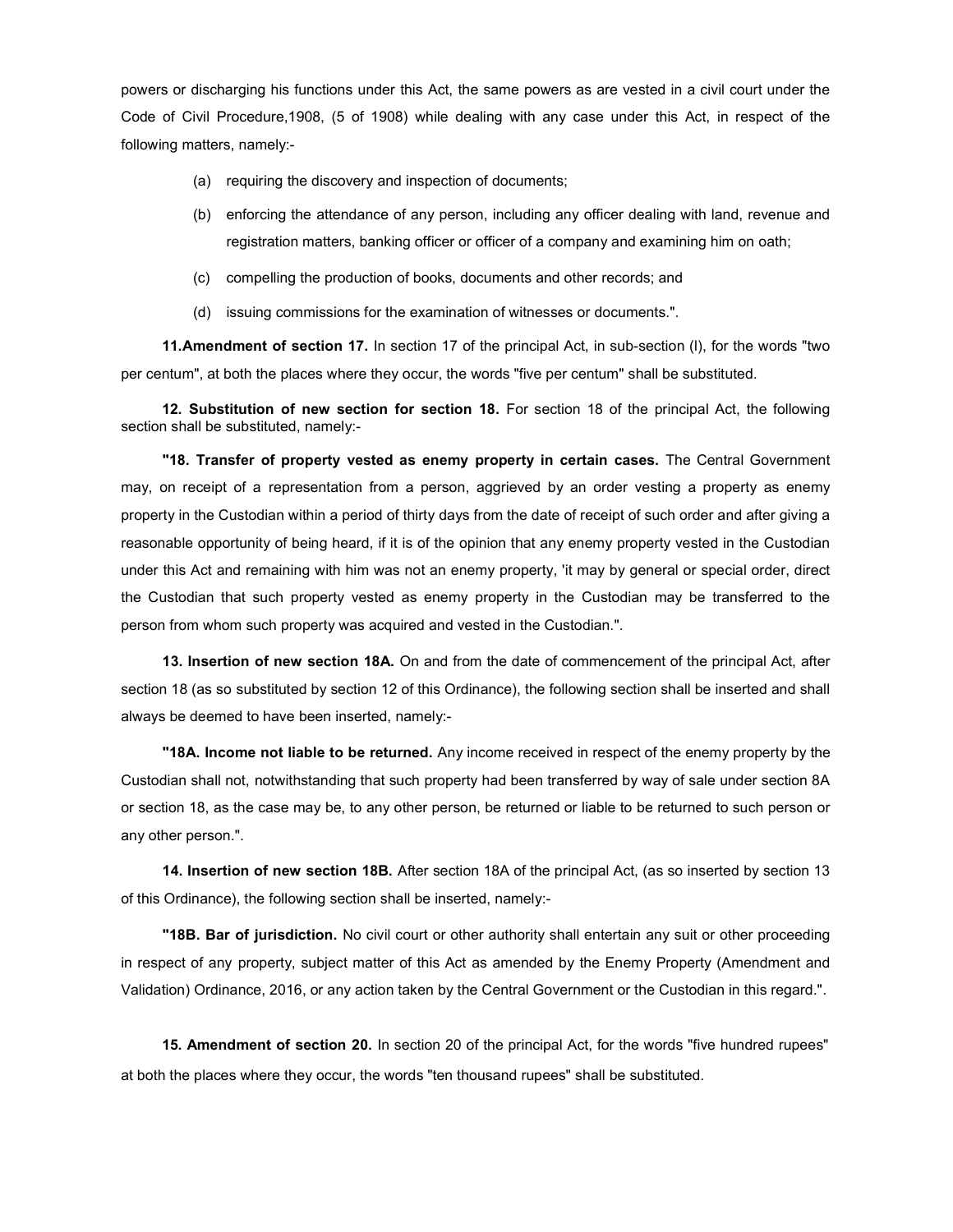16. Amendment of section 22. On and from the date of commencement of the principal Act, in section 22 of the principal Act, after the words "for the time being in force", the brackets and words "(including any law of succession or any custom or usage in relation to succession of property)" shall be inserted and shall always be deemed to have been inserted.

17. Insertion of section 22A. After section 22 of the principal Act, the following section shall be inserted and shall always be deemed to have been inserted with effect from the 2nd July, 2010, namely:-

"22A. Validation. Notwithstanding anything contained in any judgment, decree or order of any court, tribunal or other authority,-

- (a) the provisions of this Act, as amended by the Enemy Property (Amendment and Validation) Ordinance, 2016, shall have and shall always be deemed to have effect for all purposes as if the provisions of this Act, as amended by the said Ordinance, had been in force at all material times;
- (b) any enemy property divested from the Custodian to any person under the provisions of this Act, as it stood immediately before the commencement of the Enemy Property (Amendment and Validation) Ordinance, 2016, shall stand transferred to and vest or continue to vest, free from all encumbrances, in the Custodian in the same manner as it was vested in the Custodian before such divesting of enemy property under the provisions of this Act, as if the provisions of this Act, as amended by the aforesaid Ordinance, were in force at all material times;
- (c) no suit or other proceedings shall, without prejudice to the generality of the foregoing provisions, be maintained or continued in any court or tribunal or authority for the enforcement of any decree or order or direction given by such court or tribunal or authority directing divestment of enemy property from the Custodian vested in him under section 5 of this Act, as it stood before the commencement of the Enemy Property (Amendment and Validation) Ordinance, 2016, and such enemy property shall continue to vest in the Custodian under section 5 of this Act, as amended by the aforesaid Ordinance, as the said section, as amended by the aforesaid Ordinance was in force at all material times;
- (d) any transfer of any enemy property, vested in the Custodian, by virtue of any order of attachment, seizure or sale in execution of decree of a civil court or orders of any tribunal or other authority in respect of enemy property vested in the Custodian which is contrary to the provisions of this Act, as amended by the Enemy Property (Amendment and Validation) Ordinance, 2016, shall be deemed to be null and void and notwithstanding such transfer, continue to vest in the Custodian under this Act.".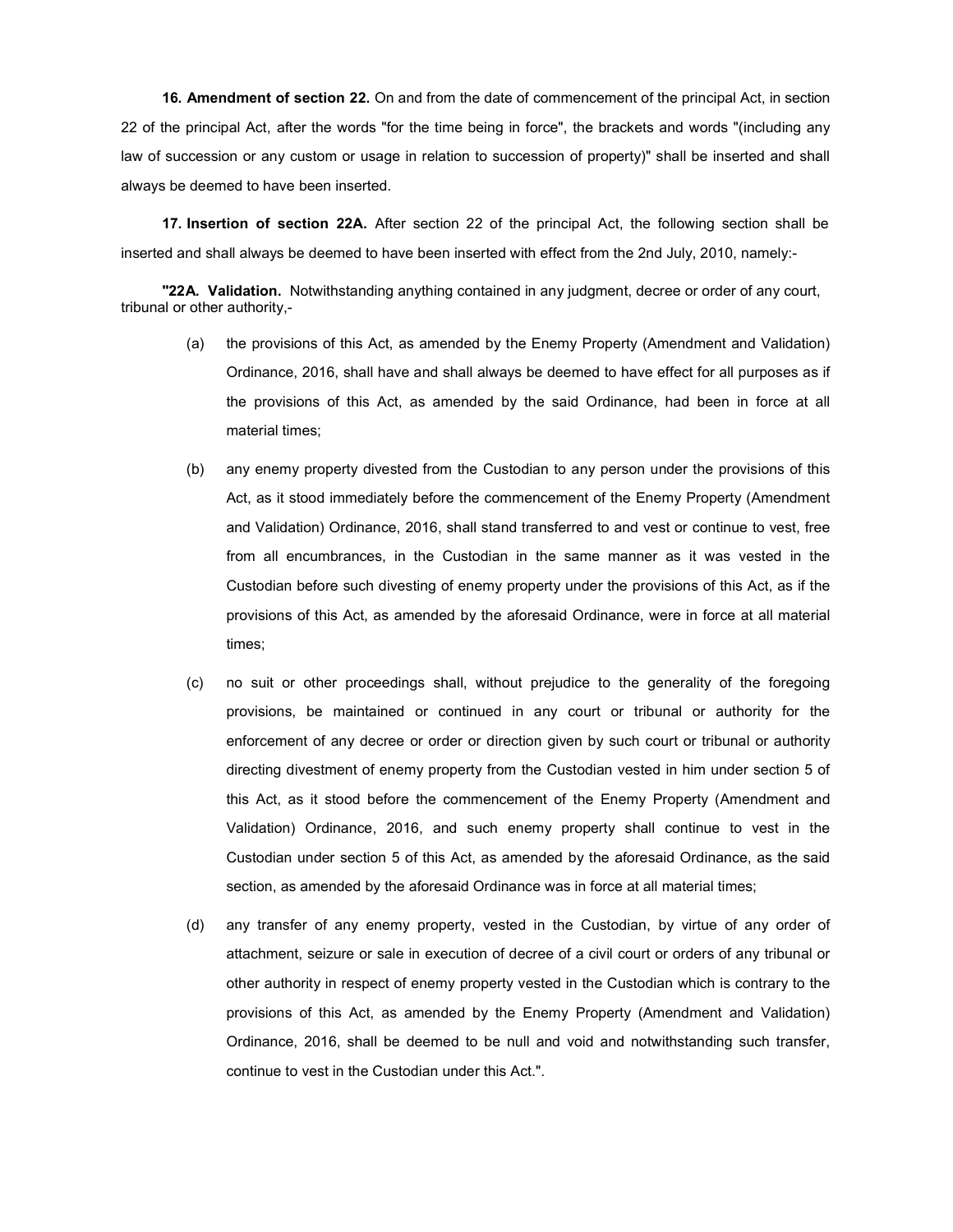18. Amendment of section 23. In section 23 of the principal Act, in sub-section (2), clause (d) shall be omitted.

19. Power to removal of difficulty. (1) If any difficulty arises in giving effect to the provisions of the principal Act, as amended by the Enemy Property (Amendment and Validation) Ordinance, 2016, the Central Government may, by order, published in the Official Gazette, make such provisions not inconsistent with the provisions of this Act, as amended by the Enemy Property (Amendment and Validation Ordinance, 2016, or the Public Premises (Evicition of Unauthorised Occupants) Act, 1971, (40 of 1971) as amended by the Enemy Property (Amendment and Validation) Ordinance, 2016, as may appear to be necessary for removing the difficulty.

Provided that no such order shall be made under this section after the expiry of two years from the date on which the Enemy Property (Amendment and Validation) Bill, 2016, replacing the Enemy Property (Amendment and Validation) Ordinance, 2016, receives the assent of the President.

(2) Every order made under this section shall be laid, as soon as may be after it is made, before each House of Parliament.

20. Amendment of sections 2 and 3 of Act 40 of 1971. In the Public Premises (Eviction of Unauthorised Occupants) Act,1971,-

(a) in section 2, in clause (e), after sub-clause (3), the following sub-clause shall be inserted, namely:-

"(4) any premises of the enemy property as defined in clause (c) of section 2 of the Enemy Property Act, 1968."; (14 of 1968)

(b) in section 3, in clause (a),-

(i) in the second proviso, the word "and" shall be omitted;

(ii) after the second proviso, the following proviso shall be inserted, namely:-.

"Provided also that the Custodian, Deputy Custodian and Assistant Custodian of the enemy property appointed under section 3 of the Enemy Property Act, 1968 (14 of 1968) shall be deemed to have been appointed as the Estate Officer in respect of those enemy property, being the public premises, referred to in sub-clause (4) of clause (e) of section 2 of this Act for which they had been appointed as the Custodian, Deputy Custodian and Assistant Custodian under section 3 of the Enemy Property Act, 1968.".

(c) in section 3, in clause (a),-

(i) in the second proviso, the word "and" shall be omitted;

(ii) after the second proviso, the following proviso shall be inserted, namely:-.

(d) in section 3, in clause (a),-